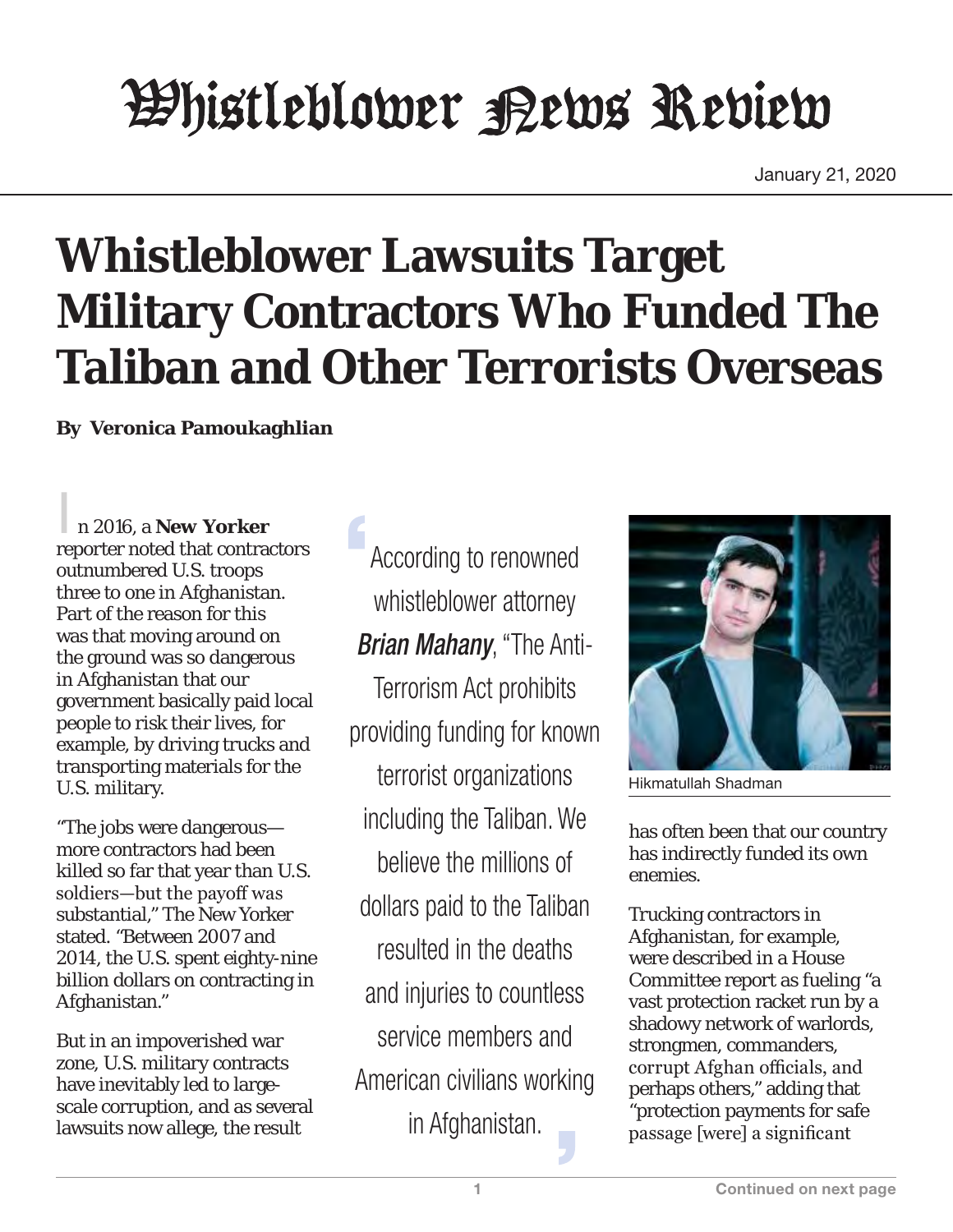Continued from previous page

potential source of funding for the Taliban."

This shocking state of things has not only been observed in Afghanistan. Several ongoing whistleblower lawsuits have exposed contractors with ties to terrorists in Iraq and Pakistan as well. Individuals with information about this type of misconduct can sue military contractors on behalf of the U.S. government thanks to the False Claims Act and the Anti-Terrorism Act.

#### THE ANTI-TERRORISM ACT

According to renowned whistleblower attorney Brian Mahany, "The Anti-Terrorism Act prohibits providing funding for known terrorist organizations including the Taliban. We believe the millions of dollars paid to the Taliban resulted in the deaths and injuries to countless service members and American civilians working in Afghanistan."

Mahany, who is involved in various investigations into anti-terrorist law violations and procurement fraud in Afghanistan and Iraq, has reported on a recent, large-scale lawsuit against various military contractors who allegedly funded Taliban operations.

On his blog *Due Diligence*, he asked an important question, "What is the purpose of sanctions designed at stopping

the flow of money to terrorists if companies awarded multimillion dollar government contracts are quietly giving money to these very same terrorists?"

The False Claims Act allows private citizens to file a complaint against fraudsters on behalf of U.S. taxpayers. When a U.S. military contractor has violated the Antiterrorism and Effective Death Penalty Act ("AEDPA"), any claims for payment they submit to the government constitute false claims and can be grounds for an FCA lawsuit.

Under AEDPA, it is illegal to provide material support to terrorist groups such as the Taliban. Defense contractors sometimes view protection payments made to terrorists and enemy forces as a cost of doing business in Iraq or Afghanistan. Yet engaging in this type of behavior can render all of their business with the U.S. government unlawful.

Material support in this context is defined by the law as "any property, tangible or intangible, or service, including currency or monetary instruments or financial securities, financial services, lodging, training, expert advice or assistance, safehouses, false documentation or identification, communications equipment, facilities, weapons, lethal substances, explosives, personnel (one or

more individuals who may be or include oneself), and transportation, except medicine or religious materials."

It is illegal to provide material support to anyone "that commits, attempts to commit, advocates, facilitates, or participates in terrorist acts, or has committed, attempted to commit, facilitated, or participated in terrorist acts."

#### THE CORRUPT CONTRACTORS FINANCING THE TALIBAN

A single Afghan man, Hikmatullah Shadman, made a hundred and sixty-seven million dollars from 2007 till 2012 by providing pricey logistics services to the U.S. military in Afghanistan. The government eventually sued Shadman, and reached a \$25 million settlement in March 2019.

The allegations against Shadman and his companies included the "fraudulent receipt of a disproportionate number of subcontracts for the transport of military supplies in Afghanistan, as well as the inflated prices that he charged the United States for such transport."

According to a DOJ press release, Shadman's companies submitted thousands of false claims for payment to the United States. "As a result of this falsification, the Government often paid Shadman for work that was never performed," the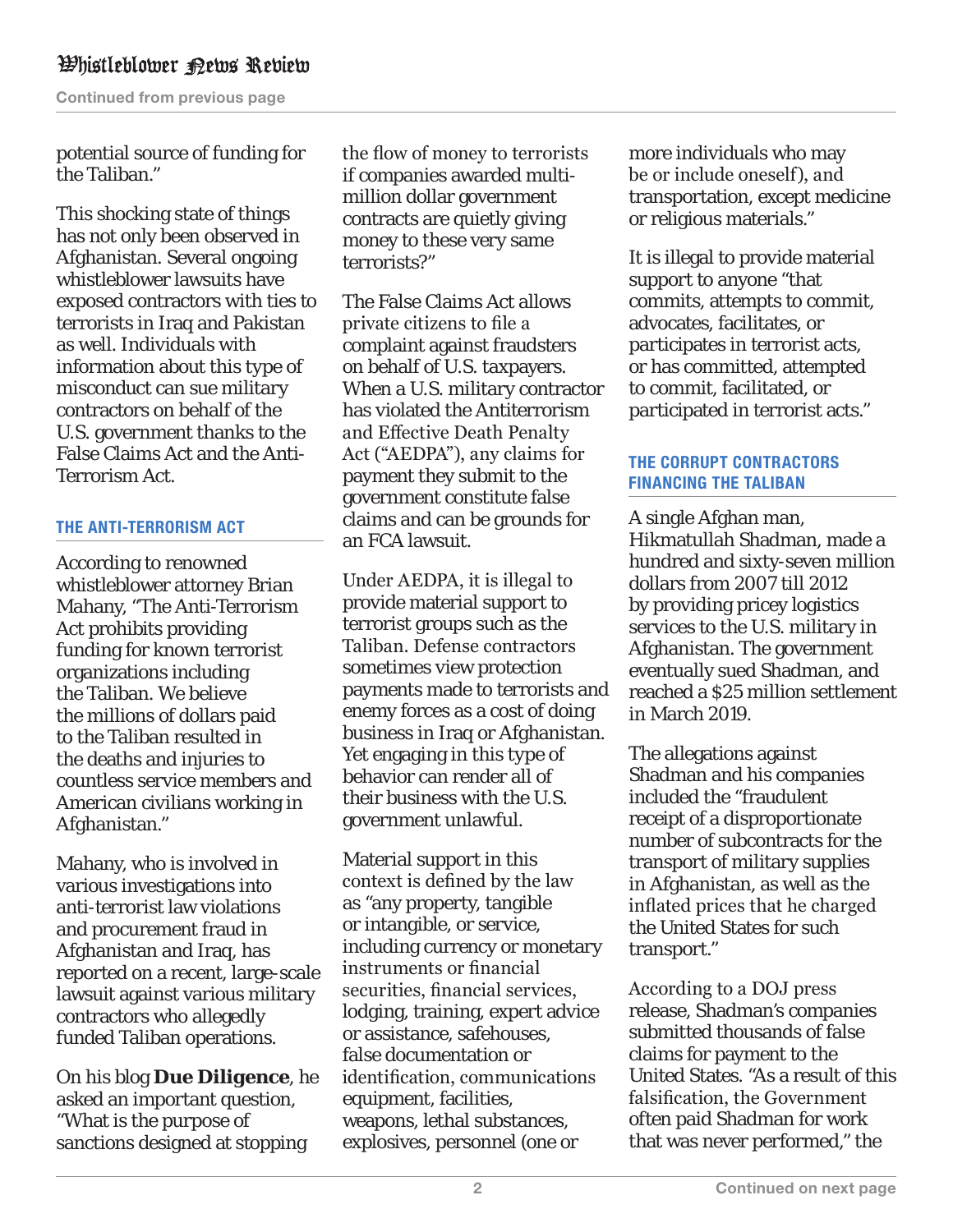Continued from previous page

DOJ wrote. The government also alleged Shadman charged the U.S. inflated prices for his services, "well above the average rate of his competitors."

Between 2007 and 2014, our government paid U.S. and international contractors \$89 billion in Afghanistan. In 2009, a report by The Nation claimed trucking companies like Shadman's were paying off the men who controlled the country's roads, including the Taliban; in other words, funding the enemy.

After investigating the matter, Scott Lindsay, of the House Subcommittee on National Security and Foreign Affairs, reflected, "If you have to pay your enemy for the right to be there, something's gone wrong."

Lindsay was not the only official who wondered. The Special Inspector General for Afghanistan Reconstruction said he found it troubling that "the U.S. military can pursue, attack, and even kill terrorists and their supporters, but that some in the U.S. government believe we cannot prevent these same people from receiving a government contract."

A government report released in 2010 revealed that, out of \$31 billion paid to contractors in Afghanistan, about \$360 million had ended up in the hands of corrupt officials, criminals, or the Taliban. In the case of Hikmatullah Shadman,

investigators found that he had transferred funds to a notorious Taliban "money mover," who had been linked to a suicide bomber attack.

"The American money was benefitting everybody—the government and the Taliban," a local competitor of Shadman's later told reporters.

#### BIG PHARMA FINANCES TERRORISTS?

In 2017, a lawsuit filed by 200 veterans and families of veterans killed during service alleged that several drug and medical device makers had engaged in illegal business dealings with terrorist groups in Iraq.

AstraZeneca, General Electric, Johnson & Johnson, Pfizer, and Roche Holding allegedly made business deals with the Iraqi Health Ministry in spite of knowing that it was affiliated with Shiite terrorist groups that targeted Americans.

According to the lawsuit, which is still pending, "Some U.S. government personnel in Iraq called Jaysh al-Mahdi 'The Pill Army,' because Sadr and his Jaysh al-Mahdi commanders were notorious for paying their terrorist fighters in diverted pharmaceuticals, rather than cash."

A spokesperson for the plaintiffs said in a statement that "the defendants' payments aided

and abetted terrorism in Iraq by directly financing an Iranbacked, Hezbollah-trained militia that killed or injured thousands of Americans."

The drug and medical supply manufacturers allegedly "obtained lucrative contracts from [the Iraqi Health Ministry] by making corrupt payments to the terrorists who ran it." The lawsuit further explained that "The terroristfinance mechanism was straightforward: the terrorists openly controlled the Iraqi ministry in charge of importing medical goods."

According to the complaint, the same terrorist groups were behind over "300 armed attacks," which were, ultimately, financed by the defendants. "While Americans worked to rebuild Iraq," a spokesperson for the plaintiffs commented, "many were attacked by a terrorist group that we allege has been funded in part by the defendants' corrupt sales practices."

Over 186 veterans were allegedly killed or wounded in attacks directly funded by the drug and medical supply companies. Many of them were killed in suicide bomber attacks. Others were severely injured or disabled.

Ami Neiberger-Miller, a relative of one of the fatal victims, told reporters that what she cares about is "holding corporate